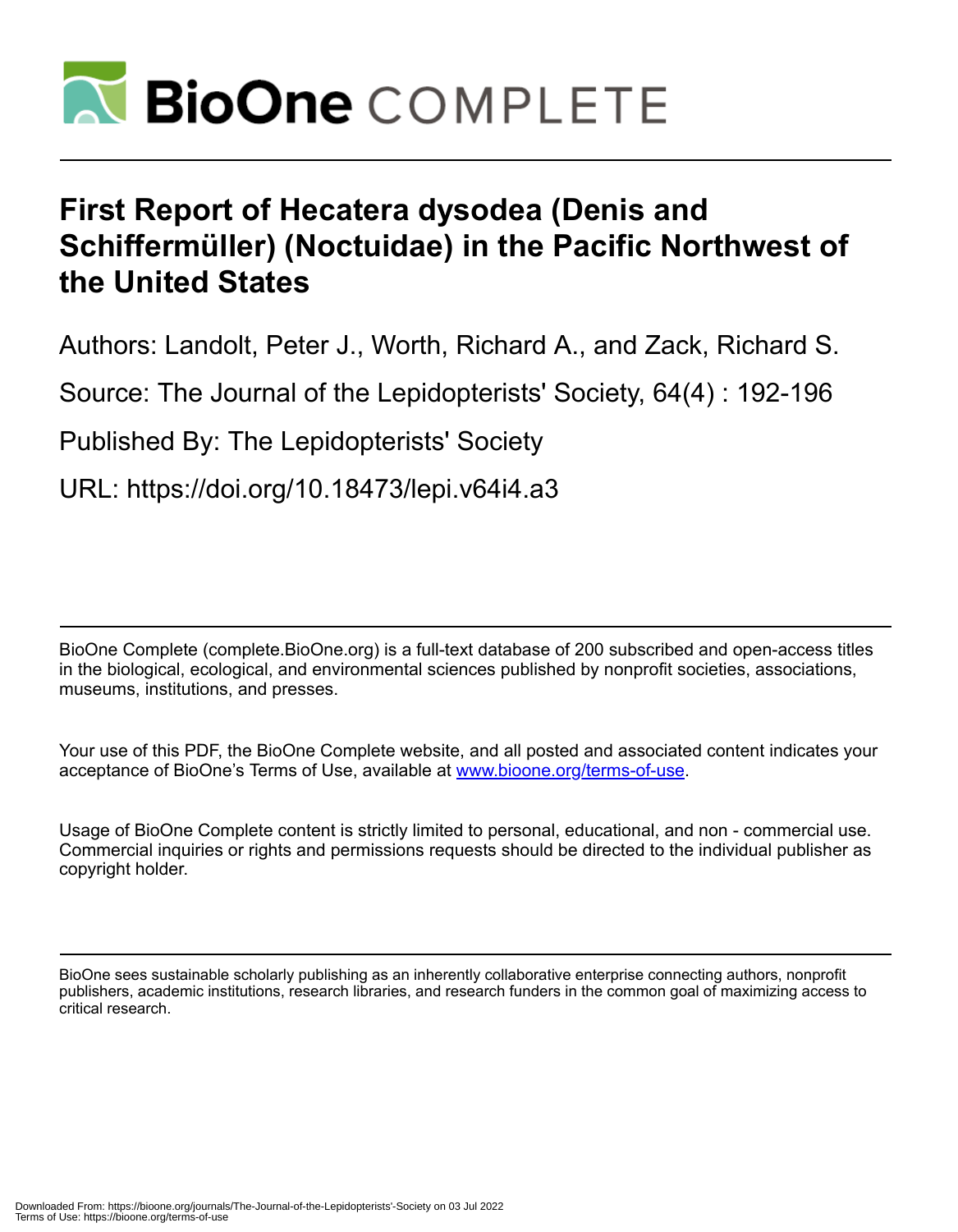*Journal of the Lepidopterists' Society* 64(4), 2010, 192–196

## FIRST REPORT OF *HECATERA DYSODEA* (DENIS AND SCHIFFERMÜLLER) (NOCTUIDAE) IN THE PACIFIC NORTHWEST OF THE UNITED STATES

PETER J. LANDOLT

USDA, ARS Yakima Agricultural Research Laboratory, 5230 Konnowac Pass Road, Wapato, WA 98951; email: peter.landolt@ars.usda.gov

### RICHARD A. WORTH

Oregon Department of Agriculture, 635 Capitol St. NE, Salem, OR 97301

AND

#### RICHARD S. ZACK

Department of Entomology, Washington State University, Pullman, WA 99164

**ABSTRACT.** New geographic records are reported for the noctuid moth *Hecatera dysodea* (Denis & Schiffermüller). It is a Palearctic species, but is now found in a broadly contiguous area of Oregon and Washington in the United States. This area is comprised of 7 counties across much of the north of Oregon and into 4 counties of southern Washington. Moths were captured in several types of survey traps baited with insect pheromones and feeding attractants, as well as blacklight traps, from 2003 to 2009. Larvae were collected on flower stalks of prickly lettuce, *Lactuca serriola* L. (Asteraceae), from June into September, suggesting multivoltinism. Collection records over time indicate a possibly rapidly expanding distribution of the species.

**Additional key words:** host plant, introduction, moth, trap, Oregon, Washington

*Hecatera dysodea* (Denis & Schiffermüller) has a widespread distribution in Europe and North Africa, east into Russia, western China and India (Wiltshire 1957; Poole 1989; Ivinskis & Miatleuski 1999; Hacker *et al*. 2002). The species was thought to have become extinct in England but has since reappeared (Skinner 1984; Pratt 1986; Agassiz & Spice 1998; Honey 2002), and may be expanding its distribution in other areas of Europe such as Denmark and Sweden (http://www.lepidoptera.dk/*dysodea*.htm (Hacker *et al*. 2002). Reasons for its prior decline in England are discussed by Pratt (1986).

The larvae feed on the flower buds, flowers, and seeds of species of *Lactuca* (lettuce), *Crepis* (hawksbeard) and *Sonchus* (sow thistle) (Asteraceae) (South 1920; Bretherton *et al*. 1979; Skinner 1984; Pratt 1986). Bretherton *et al*. (1979) report it as an occasional pest on domestic lettuce, *Lactuca sativa* L. However, Pratt (1986) logically suggests that such claims are in reference only to lettuce grown for seed production.

The larva is described by Beck (1999); the adult is illustrated by South (1920), Skinner (1984), and Hacker *et al*. (2002). The adult and male genitalia are also figured in this report (Fig. 1  $\&$  2). We summarize first collections of *H. dysodea* in North America (e.g. Hodges *et al*. 1983), within Oregon and Washington of the United States.

#### METHODS AND RESULTS

**Oregon.** Collection information is summarized in Table 1 and Figure 3. First Oregon records for the species were in Wasco County, with the earliest moth capture in 2003 near Dufur, in a sticky wing type trap baited with a pheromone lure for trapping *Helicoverpa armigera* (Hübner), and placed as part of an insect survey by the Oregon Department of Agriculture. In 2005, 28 *H. dysodea* adults were captured in The Dalles area of Wasco County in Lindgren funnel traps (PheroTech Inc., Delta, BC, Canada) baited with ethanol lures and used in a survey for scolytid beetles. An additional 11 moths were captured between 5 June and 21 September 2006 in the same area with the same type of trap. In 2006, moths were also captured in the Dufur and The Dalles areas, in Universal Moth Traps (Great Lakes IPM, Vestaburg, MI) baited with a floral based chemical attractant, and in The Dalles in blacklight traps. The floral lure was a blend of phenylacetaldehyde, methyl salicylate, beta myrcene, and methyl-2-methoxy benzoate, developed for trapping flower-visiting Noctuidae such as the alfalfa looper *Autographa californica* (Speyer) (Landolt *et al*. 2007). The floral lure was tried as an attractant for *H. dysodea* because of the reported affinity of the moth for flowers (Bretherton *et al*. 1979). In 2006, seven larvae were collected from prickly lettuce, *Lactuca serriola* L.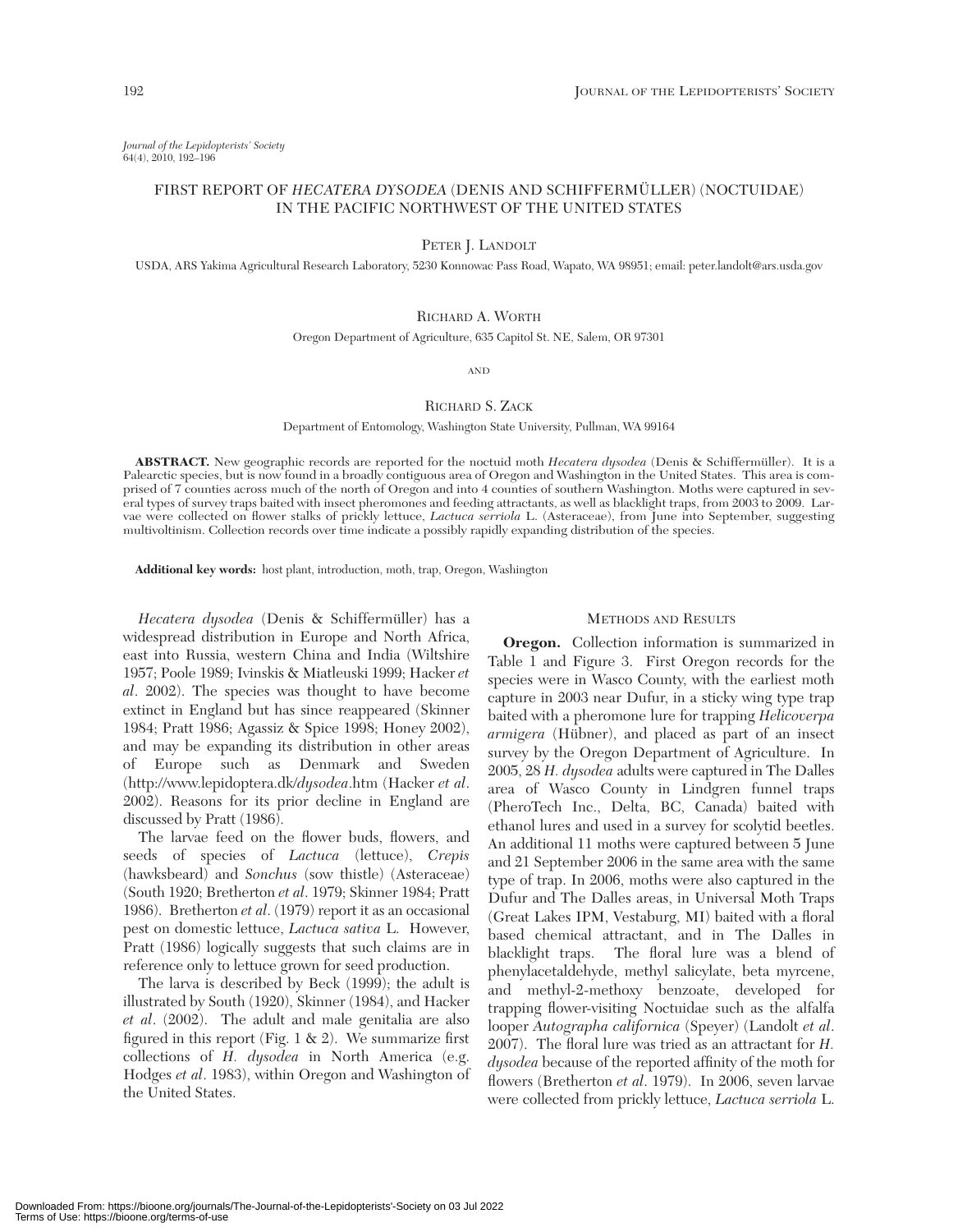

FIG. 1. Adult male moth of *Hecatera dysodea* reared from larva collected on *Lactuca serriola* in Dufur, Oregon.

near Dufur and were reared to the adult stage following protocols similar to that described below for studies in Washington. However, these larvae were maintained in plastic bags instead of paper cups.

After 2006, *H. dysodea* were found over a wider area in Oregon. Moths were captured in survey traps baited with ethanol lures in Baker, Malheur, Umatilla, and Union Counties in 2007. In 2009, larvae were found on prickly lettuce flower stalks in Gilliam County, and two adults were collected from the side of a residence in the city of Portland, Multnomah County.

**Washington.** Collection information is summarized in Table 2 and Figure 3. In the state of



FIG. 2. Male genitalia with aedeagus removed and figured laterally. Note the slightly asymmetrical morphology of the valvae.

Washington, the first collections of *H. dysodea* moths were two adult specimens at porch lights of a residence in Stevenson, Skamania County. In the summer of 2009, prickly lettuce flower stalks along several roadways in south central and southeastern Washington were searched for Lepidoptera larvae. This included: 1) State Route 14, which parallels the Columbia River, from Paterson west to Vancouver, 2) Interstate Highway 5 from Vancouver north to Tacoma, 3) U.S. Route 97 from the Columbia River north to Yakima, 4) Interstate Highway 82 from Yakima to Richland, 5) the vicinity of Yakima, 6) the vicinity of Pullman in Whitman County, and 7) State Route 24 from Colfax in Whitman County to Othello

| County    | Location          | Date           | Number         | Stage  | Collection Note  |
|-----------|-------------------|----------------|----------------|--------|------------------|
| Baker     | <b>Baker City</b> | 27 VII 2007    | $\mathbf 1$    | adult  | ethanol trap     |
| Gilliam   | Rts I-84 X SR 74  | 12 VIII 2009   | several        | larvae | on L. serriola   |
| Malheur   | Ontario           | V to IX 2007   | $\rm 5$        | adult  | ethanol trap     |
| Multnomah | Portland          | 7 VIII 2009    | $\mathfrak{2}$ | adult  | on wall          |
| Umatilla  | Hermiston         | 29 VI 2007     | $\mathbf{1}$   | adult  | ethanol trap     |
|           | Hermiston         | 15 X 2007      | $\mathbf 1$    | adult  | ethanol trap     |
| Union     | La Grande         | VII to IX-2007 | 9              | adult  | ethanol trap     |
| Wasco     | Dufur             | 24 IX 2003     | $\mathbf{1}$   | adult  | OWB trap         |
|           | The Dalles        | V to VI 2005   | 28             | adult  | ethanol trap     |
|           | The Dalles        | VI to IX 2006  | 11             | adult  | ethanol trap     |
|           | Dufur area        | VI to IX 2006  | 10             | adult  | floral lure trap |
|           | Dufur             | 2 VII 2006     | $\tau$         | larvae | on L. serriola   |
|           | The Dalles        | VI to IX 2006  | 6              | adult  | floral lure trap |
|           | The Dalles        | VI toVII 2006  | $\overline{4}$ | adult  | blacklight trap  |

TABLE 1. Collection information for *Hecatera dysodea* in the state of Oregon. Old world bollworm (OWB) trap was baited with the sex pheromone of *Helicoverpa armigera*.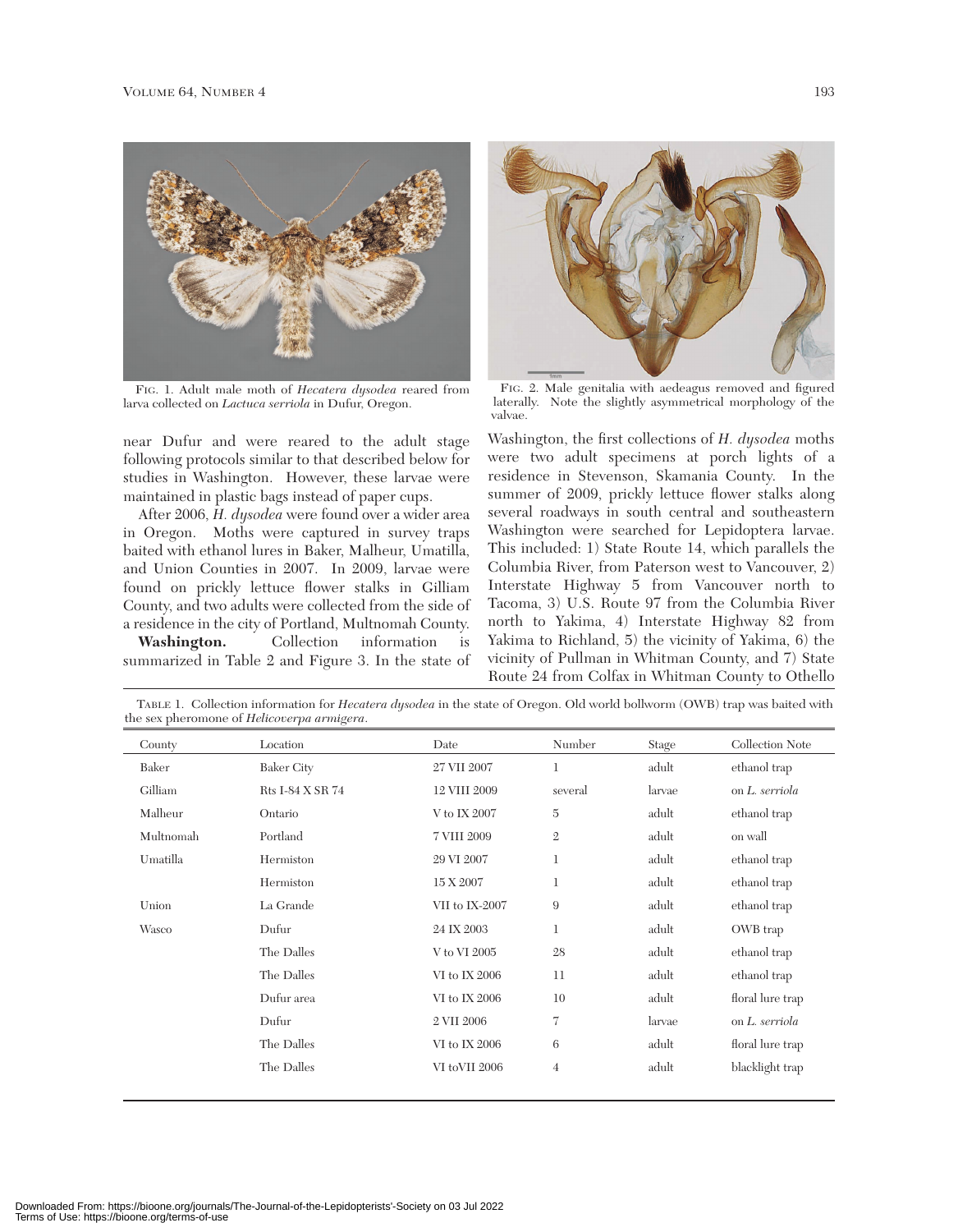in Adams County. Generally, when a patch of prickly lettuce was sampled, 30 plants were searched. Prickly lettuce plants are visually distinctive and are readily identified when flower stalks are developed (see Whitson *et al*. 1996). When captured, caterpillars were placed in 280 ml wax coated paper cups with plastic lids, along with cuttings of the host plant with flower buds and flowers. Cups with larvae were placed in an insulated chest for transport to the laboratory.

Larvae were reared to the adult stage in the laboratory, and were kept in the same wax-coated paper cups. Fresh cut sections of prickly lettuce flower stalks were placed in each cup with larvae daily, and any dead larvae or moldy frass and plant material were removed at that time. When larvae were ca 2 cm in length, 2 cm of potting soil (a one to one mixture of sand and peat moss) was placed in the bottom of the cup as a pupation medium. After larvae burrowed into and remained with the soil, the cups were transferred to screened cages for adult emergence. An emergence cage was maintained for each field site that yielded larvae. Emergence cages were checked daily for moths, which were killed and prepared as voucher specimens.

In 2009, from 9 July to 20 August, 99 Lepidoptera larvae were collected from flower stalks of prickly lettuce plants at eight sites in four counties in the state of Washington (Table 2). Seventy-two *H. dysodea* adult moths emerged from these samples from 28 July to 9 October 2009. Although some larvae died while



FIG. 3. Counties of the states of Oregon and Washington positive for collection of *Hecatera dysodea*.

held in the laboratory, we did not see the emergence of any parasitoids.

Anecdotal observations were made of larvae during field sampling. Larvae varied in coloration and size, with smaller larvae green with a pale lateral stripe, and larger larvae tan to light brown. At several sites where multiple larvae per plant were encountered (Drano Lake, Mary Hill State Park, Roosevelt, Wishram), larvae collected on a single plant were of multiple sizes, indicating that oviposition on that plant occurred

| County    | Location             | Date         | Number            | Stage  | Collection Note |
|-----------|----------------------|--------------|-------------------|--------|-----------------|
| Benton    | 5 mi S Prosser       | 8 VII 2009   | $\scriptstyle{7}$ | larvae | on L. serriola  |
| Klickitat | Dallesport           | 18 VII 2009  | $\overline{7}$    | larvae | on L. serriola  |
|           | Goldendale           | 8 VII 2009   | 1                 | larva  | on L. serriola  |
|           | Goldendale           | 18 VII 2009  | $\overline{5}$    | larvae | on L. serriola  |
|           | Mary Hill State Park | 3 VII 2009   | 20                | larvae | on L. serriola  |
|           | Mary Hill State Park | 8 VII 2009   | 15                | larvae | on L. serriola  |
|           | Mary Hill State Park | 15 VIII 2009 | 6                 | larvae | on L. serriola  |
|           | Roosevelt            | 8 VII 2009   | 10                | larvae | on L. serriola  |
|           | Wishram              | 18 VII 2009  | 13                | larvae | on L. serriola  |
| Skamania  | Drano Lake           | 18 VII 2009  | 10                | larvae | on L. serriola  |
|           | Stevenson            | 8 VIII 2008  | 1                 | adult  | porch light     |
|           | Stevenson            | 9 IX 2008    | $\mathbf 1$       | adult  | porch light     |
| Yakima    | Union Gap            | 12 VII 2009  | 1                 | larva  | on L. serriola  |
|           | Union Gap            | 20 VIII 2009 | $\mathfrak{2}$    | larvae | on L. serriola  |
|           |                      |              |                   |        |                 |

TABLE 2. Collection information for *Hecatera dysodea* in the state of Washington.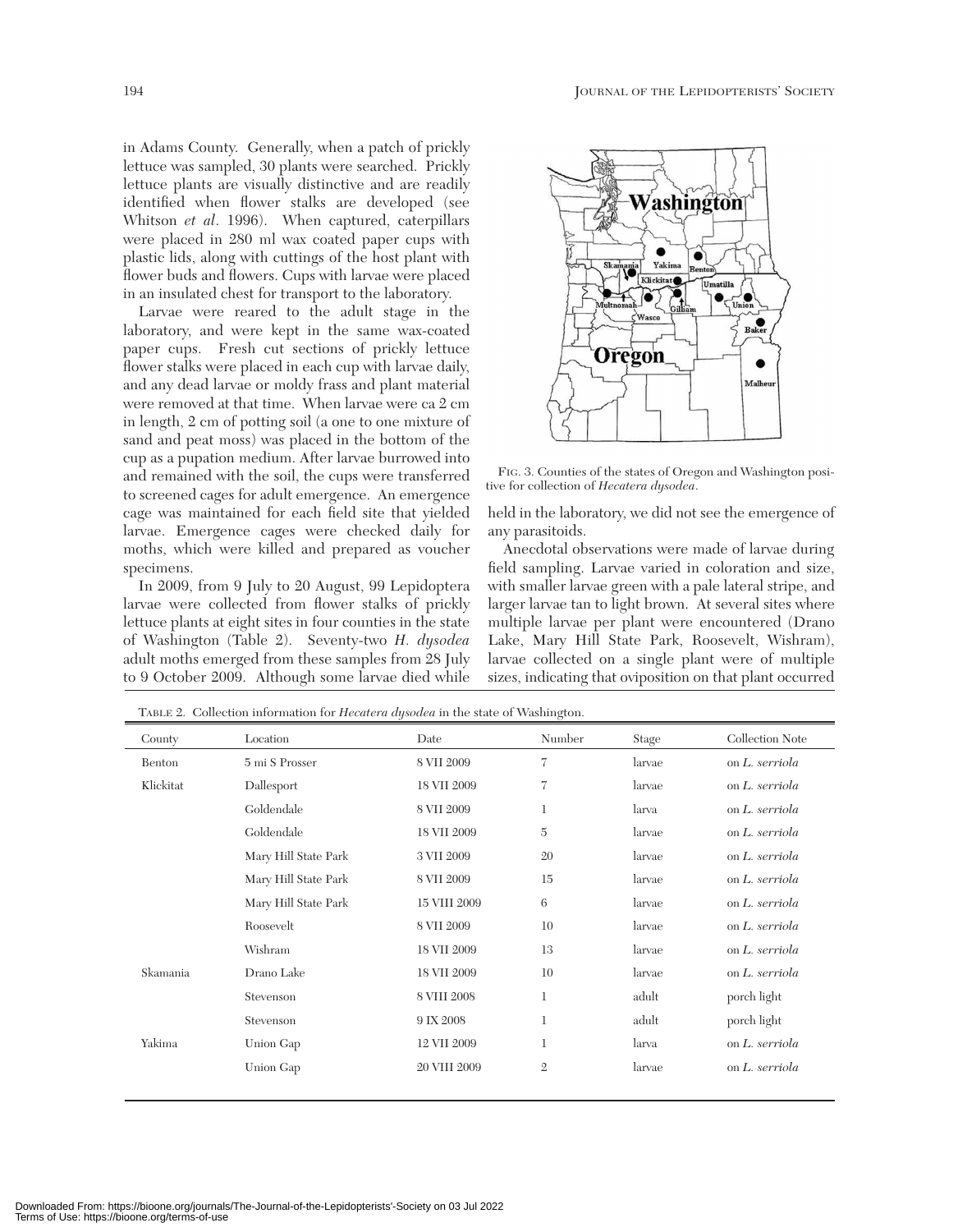over a period of at least several days (multiple oviposition bouts). All larvae burrowed into the potting soil and pupated within a cell made of soil. These cells were particles of soil loosely bound together to make an oblong sphere-shaped structure encompassing an air space holding the pupa. The pupae remained within this cell after eclosion and adult emergence.

#### **DISCUSSION**

The known distribution of *H. dysodea* in North America now includes a broad area within the Pacific Northwest of the United States, comprised of a contiguous area of seven Oregon and four Washington counties (Figure 3). Temporal and geographic aspects of the collection records suggest the distribution of the insect has expanded since 2006. However, the absence of positive collection records does not demonstrate its absence in an area. The host plant utilized, prickly lettuce, is widespread and can be extremely abundant. Collection sites near Dufur and in The Dalles in Wasco County of Oregon, as well as near Prosser in Benton County and in Union Gap of Yakima County, Washington are among abundant patches of prickly lettuce in areas of physical disturbance and irrigated agriculture. The population of this moth could very rapidly increase in those counties as well as in similar habitat of the Columbia River Basin to the north and the Palouse Prairie to the east. The host plant is also very abundant at disturbed sites in low elevation areas west of the Cascade Mountains, such as the Williamette Valley of Oregon and Puget lowlands of Washington.

At present, the introduction, range, and spread of this Eurasian species in the Pacific Northwest are not of particular concern. Prickly lettuce is itself an introduced Palearctic weed (Whitson *et al*. 1996). Two other introduced weeds that are potential hosts of *H. dysodea* in the Pacific Northwest are *Sonchus asper* (L.) (prickly sow thistle) and *Crepis setosa* (Haller) (rough hawksbeard). Two native species of wild lettuce, *Lactuca pulchella* (Pursch) (blue lettuce) and *Lactuca biennis* (Moench) Fernald are also potential hosts. There is commercial agricultural production of lettuce (*Lactuca sativa* L.) seed in the Pacific Northwest that may be at risk if the moth continues to expand its distribution. For example, commercial lettuce seed production occurs in Skagit County, Washington well to the north and west of the present known distribution of *H. dysodea*.

In Britain, the moth is reported to have one generation per year (Skinner 1984). The moth flight occurs there in late June and July, larvae are present

on plants in July and August, and overwintering is in the pupal stage. However, in our Oregon and Washington records, the moth was collected in every month from May into October. Also, larvae were present on host plants at least from late June into late August. These observations suggest more than one generation of this insect per year in the Pacific Northwest of the United States.

Specimens of *H. dysodea* from Oregon were deposited in the Canadian National Collection of Insects, Ottawa, Ontario, and the United States National Museum of Natural History, Smithsonian Institution, Washington, DC (USNM). Specimens of *H. dysodea* from Washington were deposited in the USNM, the collection of the Washington State Department of Agriculture, and the M. T. James Entomological Collection, Department of Entomology, Washington State University.

#### ACKNOWLEDGEMENTS

We thank J. Donald Lafontaine, Steve Passoa, Mike Pogue, and Lars Crabo for identification of specimens, J. Donald Lafontaine, Steve Passoa, Martin Honey, and Colin Plant for help with references, Steve Valley for digital images, Shirley Reed, William Rivers, and Todd Adams for field support, and Jim Hansen for preparing the distribution map. John Davis of Stevenson, Washington kindly contributed collection information for Portland, Oregon and Stevenson, Washington. Helpful suggestions to improve the manuscript were made by James Hansen, Michael Pogue and Wee Yee. This study was supported in part by funding to the Oregon Department of Agriculture from USDA-CAPS grants #03-8584-0698 CA, #05- 8584-0260 CA, #07-8584-0260 CA, and #07-8584-1095, U.S. Forest Service grant 2007CA-11062754-220 and funding to Washington State University from the Washington State Potato Commission.

#### LITERATURE CITED

- AGASSIZ, D. J. L. & W. M. SPICE. 1998. The return of the small Ranunculus. Entomol. Rec. and J. of Var. 110:229*–*232.
- BECK, H. 1999. Die Larven der Europäischen Noctuidae: Revision der Systematik der Noctuidae, Herbipoliana 5, Vol. I, 864 pp.
- BRETHERTON, R. F., B. GOATER, & R. I. LORIMER. 1979. Noctuidae, pp. 120*–*278. *In* J. Heath & A. M. Emmet (eds.), The Moths and Butterflies of Great Britain and Ireland, Volume 9, Sphingidae–Noctuidae, Noctuinae and Hadeninae. Curwen Press, London.
- HACKER, J., L. RONKAY, & M. HREBLAY. 2002. Noctuidae Europaiae, Volume 4, Hadeninae I. Entomological Press, Sorr, Denmark. 419 pp.
- HODGES, R. W., T. DOMINICK, D. R. DAVIS, D. C. FERGUSON, J. G. FRANCLEMONT, E. G. MUNROE, & J. A. POWELL (eds). 1983. Checklist of the Lepidoptera of America North of Mexico. The Wedge Entomological Research Foundation. 284 pp.
- HONEY, M. R. 2002. The small Ranunculus, *Hecatera dysodea* ([Denis & Schiffermüller], 1775) (Lepidoptera: Noctuidae), and its return to Surrey (V.C. 17). Entomol. Gazette 53:92.
- IVINSKIS, P. & J. MIATLEUSKI. 1999. Data on Noctuidae (Lepidoptera) of Turkmenistan. Acta Zoologica Lituanica 9: 201*–*208.
- LANDOLT, P. J., A. PANTOJA, A. HAGERTY, L. CRABO, & D. GREEN. 2007. Moths trapped in Alaska with feeding attractant lures and the seasonal flight patterns of potential agricultural pests. Can. Entomol. 139:278*–*291.